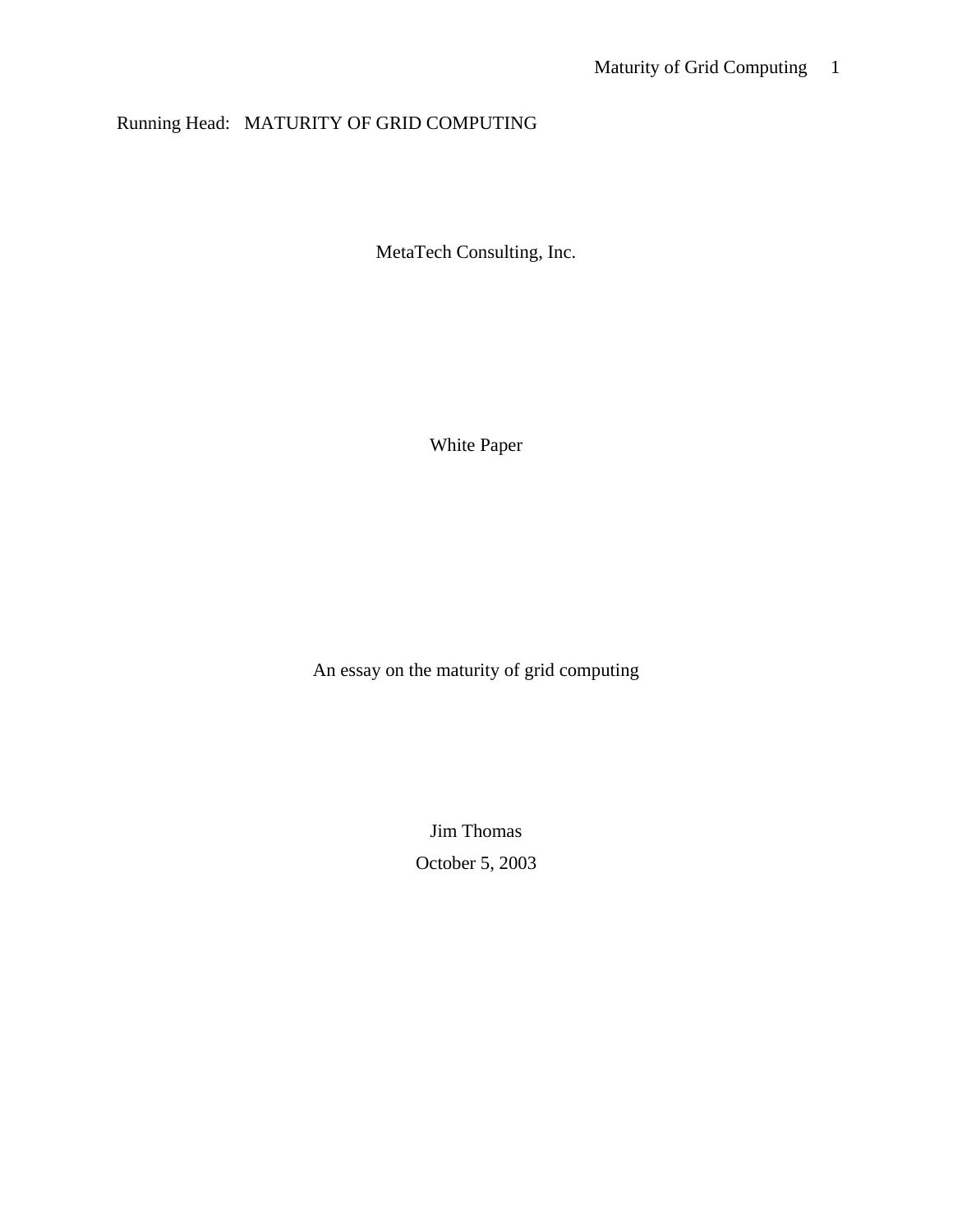#### An essay on the Maturity Grid Computing

*Computational grid* was first used as a term by Foster and Kesselman (1998) where they defined it as the "hardware and software infrastructure that provides dependable, consistent, pervasive, and inexpensive access to high-end computational capabilities" (p. 3). Their notion of the computational grid as an infrastructure for computing was founded on an analogy of the power grid that had provided ready access to electricity in the early years for the twentieth century. Since publishing that early influential work, the authors, together with others in the research community, have furthered the notions of the computational grid through a number of subsequent papers.

Architectures for computational grids have been envisioned and have been realized through large scale functional research demonstrations. This has led to greater understanding of the viability of the concepts and has establish a new computing paradigm – *grid computing* – as being sufficiently distinct from traditional computing and having promise for practical application in the near future. The purpose of this essay is to provide a concise summary of the state of maturity of grid computing based on a review of available peer-reviewed papers. The fundamentals of the computational grid are provided first through a brief discussion of its structure and function. This is followed by a concise treatment of the grid computing maturation roadmap to include the computational grid as an enabling infrastructure. A discussion of ongoing related research activities and a discussion of issues likely to challenge its continued maturity will be provided. The paper will conclude by summarizing the maturity of grid computing as an emerging paradigm for computing and its interrelationship to existing computing paradigms.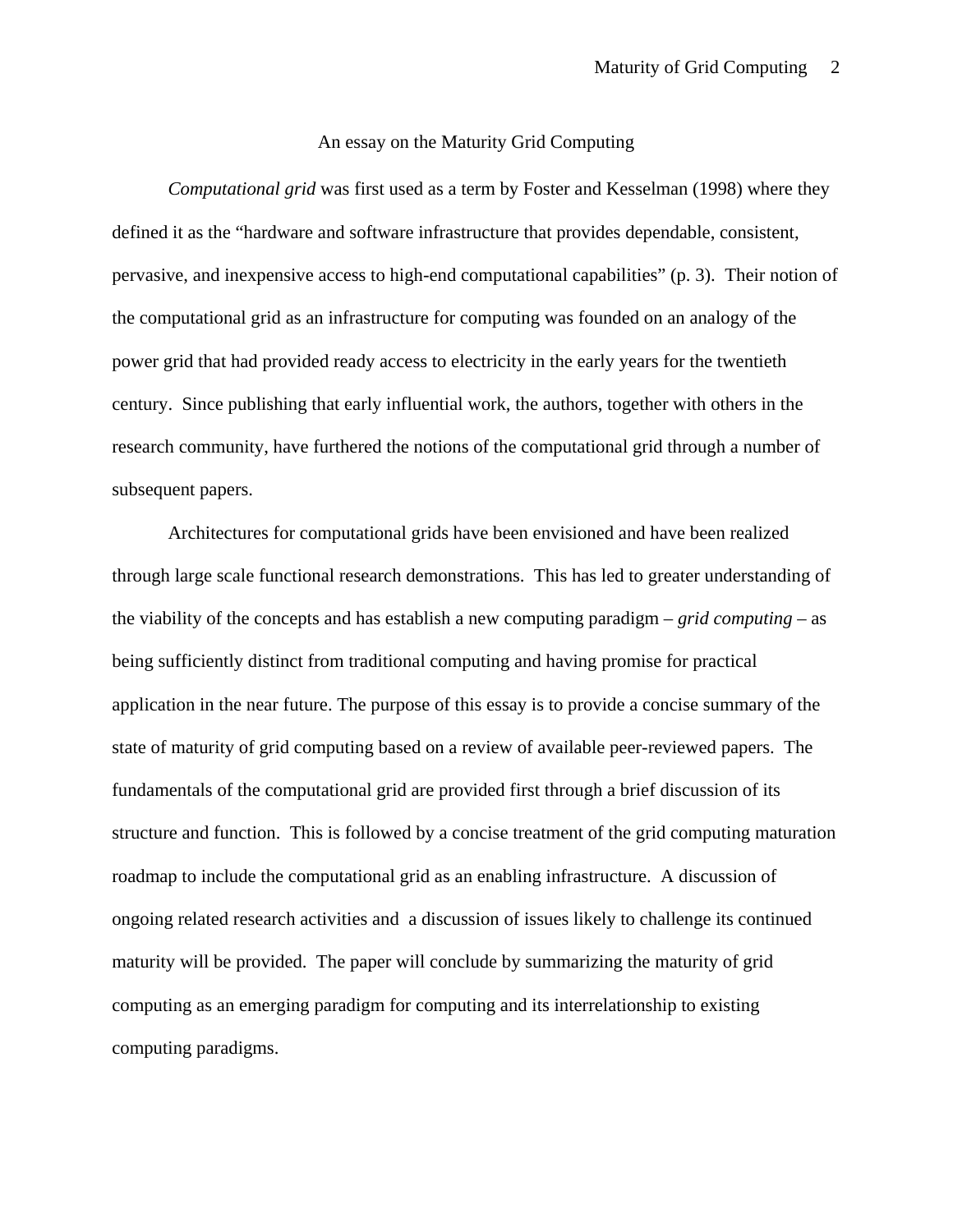#### Fundamentals of Grid Computing

The seminal work on grid computing was authored by Foster and Kessleman and published in 1998. They employed an analogy of electrical power grid to illustrate their notion of a computing infrastructure that would bring to bear appropriate computing resources for the computational problem at hand. Their approach, discussed in the paragraphs below, would provide an increase in computational power of five orders of magnitude to users within a decade. This was predicated on innovations being made in the areas of a) technology improvements, b) increase in demand-drive access to computational power, c) increased utilization of idle capacity, d) greater sharing of computational results, and e) new problem solving techniques and tools. Furthermore, they asserted "it is the combination of dependability, consistency and pervasiveness that will cause computational grids to have a transforming effect on how computation is performed and used" (Foster & Kesselman, 1998, p. 3). More recent comparisons (Chetty & Buyya, 2002) largely support the comparison the computational grid to the electrical power grid while drawing attention to the fact that the computational grid lacks the regulatory oversight imposed on the power grid.

The problem at which grid computing is targeted is "coordinated resource sharing and problem solving in dynamic, multi-institutional virtual organizations" (Foster et al., 2001, p.2). Central to the problem as stated is the notion of the *Virtual Organization* (VO) which represented a set of entities that are interested in participating to a common set of sharing rules applicable to given resources (e.g. CPUs, sensors, data, etc.). There is no necessary assumption of common geographic presence for any of the entities or resources. Though this problem does overlap to some extent with other technology trends (i.e. peer-to-peer, enterprise computing,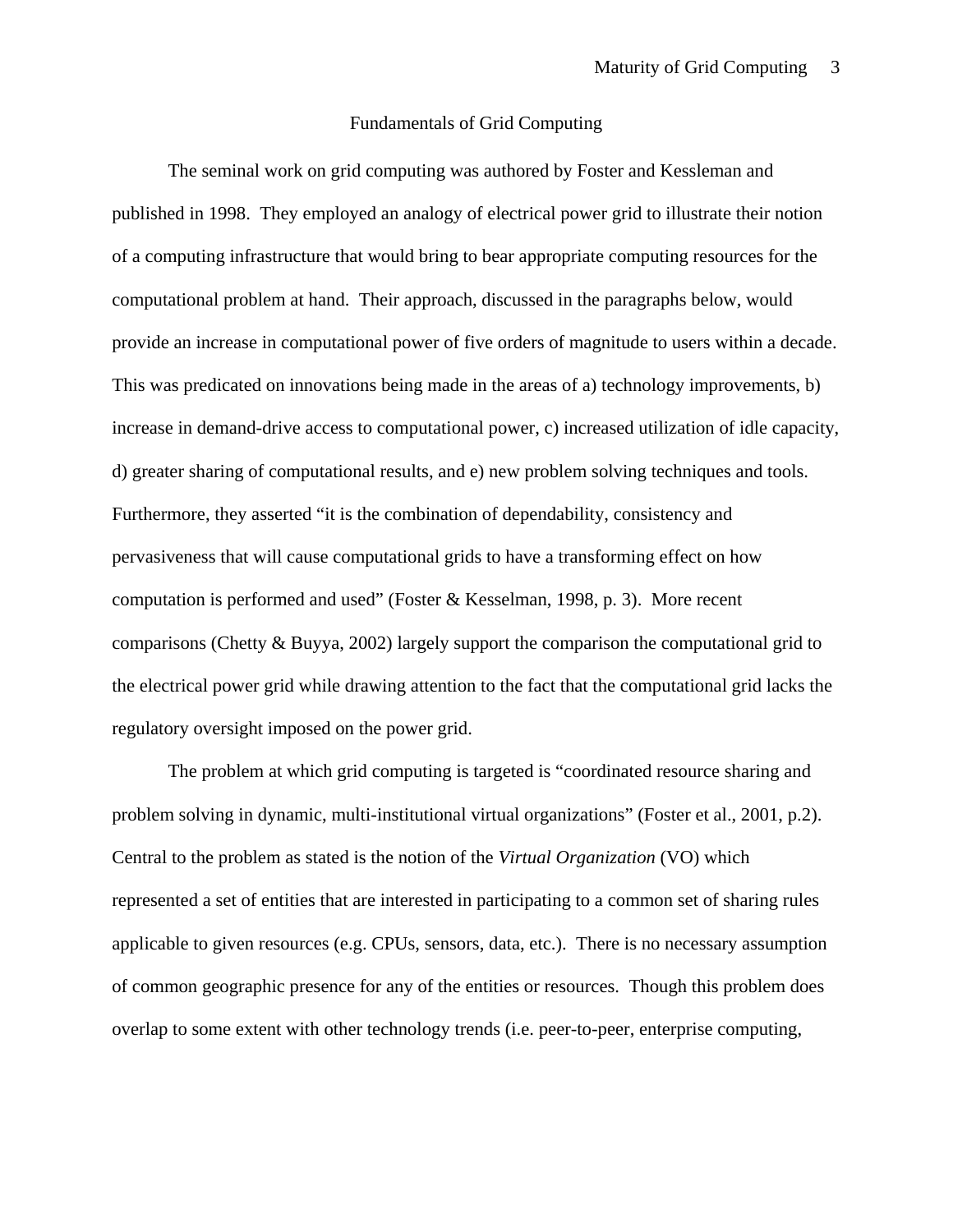distributed computing, and the internet), it is unique in that the other trends do not aspire to address the problem in whole.

#### *Structure*

Four views of the grid computing infrastructure that describe its structure are a) protocols, b) standards, c) application programming interfaces, and d) software development kits. The protocols provide the foundation for entities within the VO and the available resources to negotiate, establish, and maintain the sharing relationship (Foster et al., 2001). It is through an standards-based open architecture that it will be possible to achieve extensibility, interoperability, portability, and code sharing. Development and adoption of new protocols and standards are necessary to address necessary attributes of the grid that are absent from other computing trends such as quality of service and dynamic optimization of resources.

Architecturally, the grid infrastructure has been described in a layered model akin to the Internet protocol model (Foster et al., 2001). Figure 1 provides a comparative illustration of the grid protocol architecture to the Internet model. The layers of the grid protocol architecture are named a) fabric, b) connectivity, c) resource, d) collective and e) application. The fabric layer is the most abstract layer and has the most direct interfaces with the concrete resources on the grid while the application layer is necessarily the most transparent layer to developers and users. The need for brevity precludes even a modest treatment of each of the layers. Interested readers are encouraged to reference the cited works for a complete understanding.

#### *Function*

Foster et al. (2002) leveraged the *web services* construct in articulating the function of the grid computing environment. They describe *grid services* functioning together by dynamically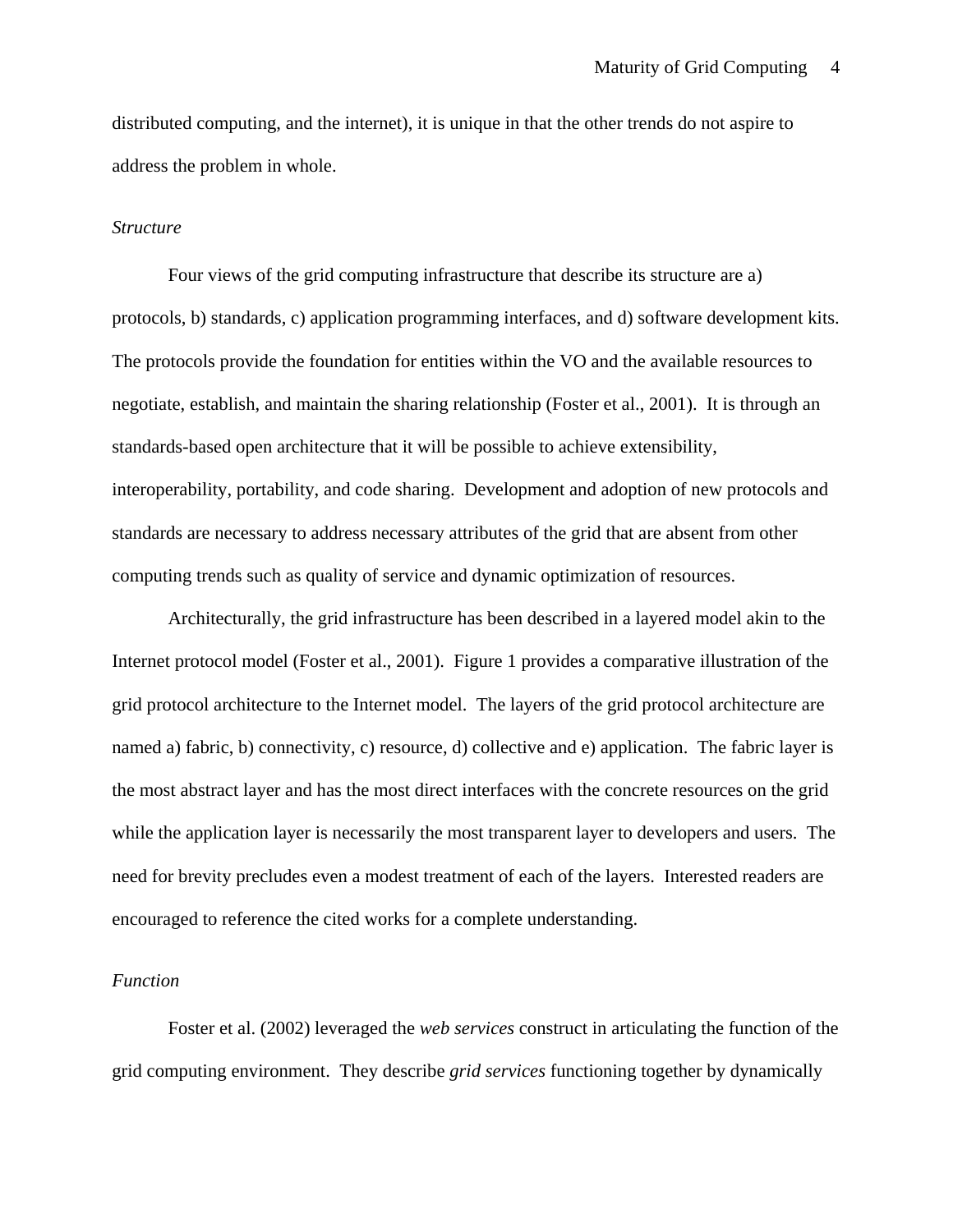aligning themselves in support of needs as they are stated. Grid services, as idealized, will differ from web services in that they will not be tightly coupled with a single (deployed) platform. That is the code that provides a given set of functionality will be mobile. As such, the identification of the software to be applied to a given processing need will be made independent of the selection of suitable hardware. The code will then be transported to the platform and executed in support of the task (e.g. workflow). Central to such large scale distribution of computing is *quality of service (QoS).* There is a need to provision resources (e.g. CPUs, sensors, data, and communications bandwidth) according to some quantifiable schedule. One proposed QoS scheme recognizes distinction between categories of applications users will need and the characteristics of their computing needs (Table 1).

## Grid Computing Roadmap

#### *Related Research*

The preponderance of the materials available on the subject suggest that grid computing is an extension of many of the modern distributed computing schemes that have matured over the recent past (e.g. peer to peer, distributed, enterprise, etc). Foster (2001) enumerates four areas of technology with which grid computing is necessarily coupled. Those are: a) world wide web technologies such as the TCP/IP, HTTP, and SOAP protocols and HTML and XML languages, b) applications and storage service providers, c) enterprise computing systems, and d) internet and peer-to-peer computing. It is suggested that grid computing will mature by exploiting these technologies rather than supplanting them. So tightly inter-related are grid computing and peerto-peer computing that it has been suggested that grid computing is simply a specialization of peer-to-peer (Loo, 2003) though this is not generally supported in the literature. Table 2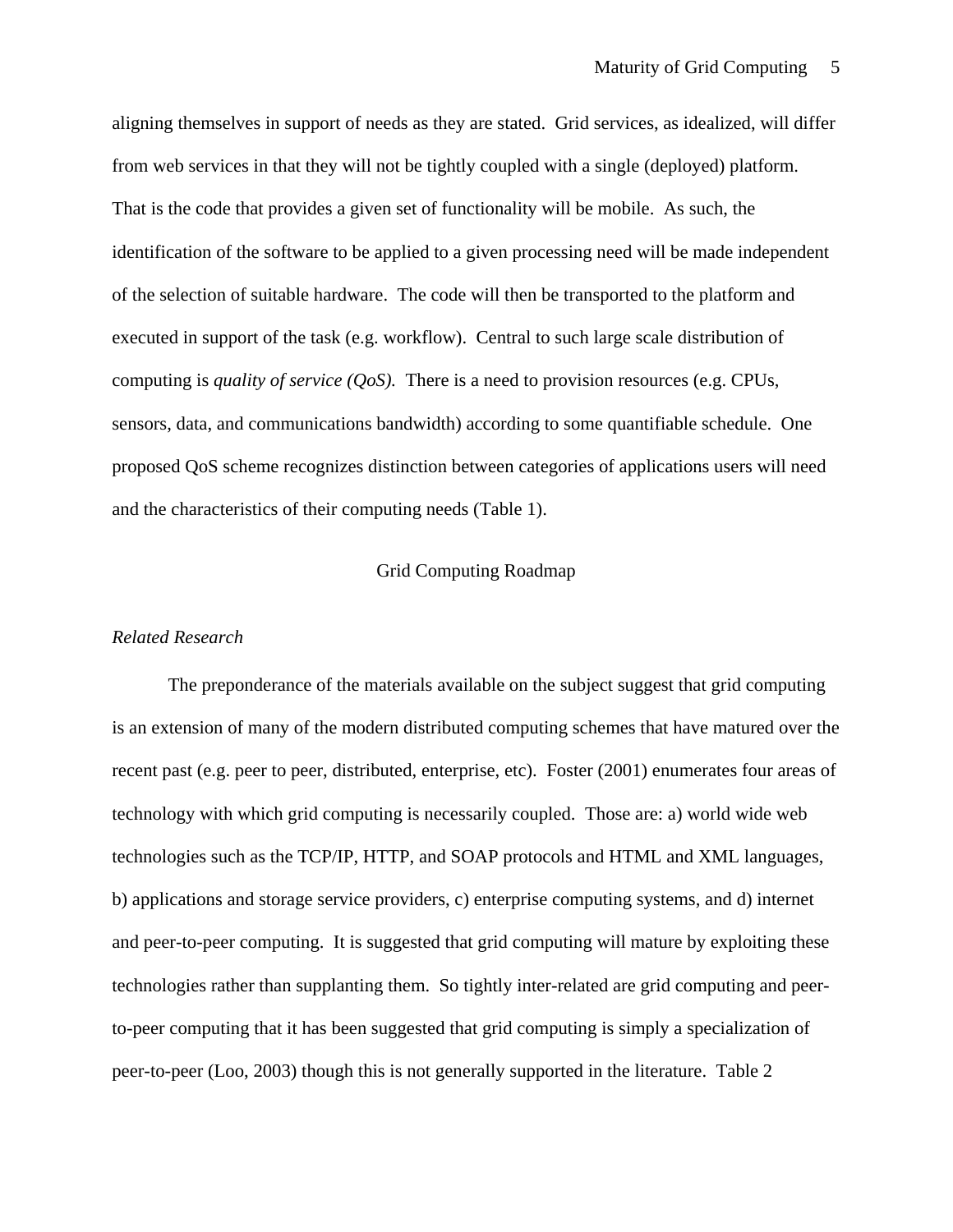illustrates how many of the functions of the inter-related technologies apply to the layered model of grid computing.

#### *Challenges*

The computational grid is an infrastructure. Distinguishing it as an infrastructure imbues it with expectations of levels of quality of services, availability, reliability, and standardization exceeding what has yet been realized through the related computing paradigms. Extending the notion of infrastructure and utility still further, Yang, Gou, Galis, Yang, & Liu (2003) have added the concept of *resource on demand* which connotes the ability of the utility to automatically provision the available resources to accomplish the aforementioned objectives.

Much has been accomplished in furthering the concepts of grid computing, however many challenges remain. Though not comprehensive, an enumeration of challenges facing the continued maturity of grid computing includes a) standardization of interface and interchange protocols, b) development of robust security architectures that allow for trusted access to shared resources as well as for execution of mobile code, c) development of schemes for provisioning of resources, d) development of schemes for ensuring quality of service, e) installation of dynamically configurable network switching and routing devices (allowing auto-configuration based on mobile code), f) shift to a culture of resource sharing (e.g. allowing others to use otherwise idle CPU cycles), and g) synthesis of data models, taxonomies, and ontologies (Chervenak, Foster, Kesselman, Salisbury, & Tuecke, 1999) supporting universal access and use of data. Much work remains.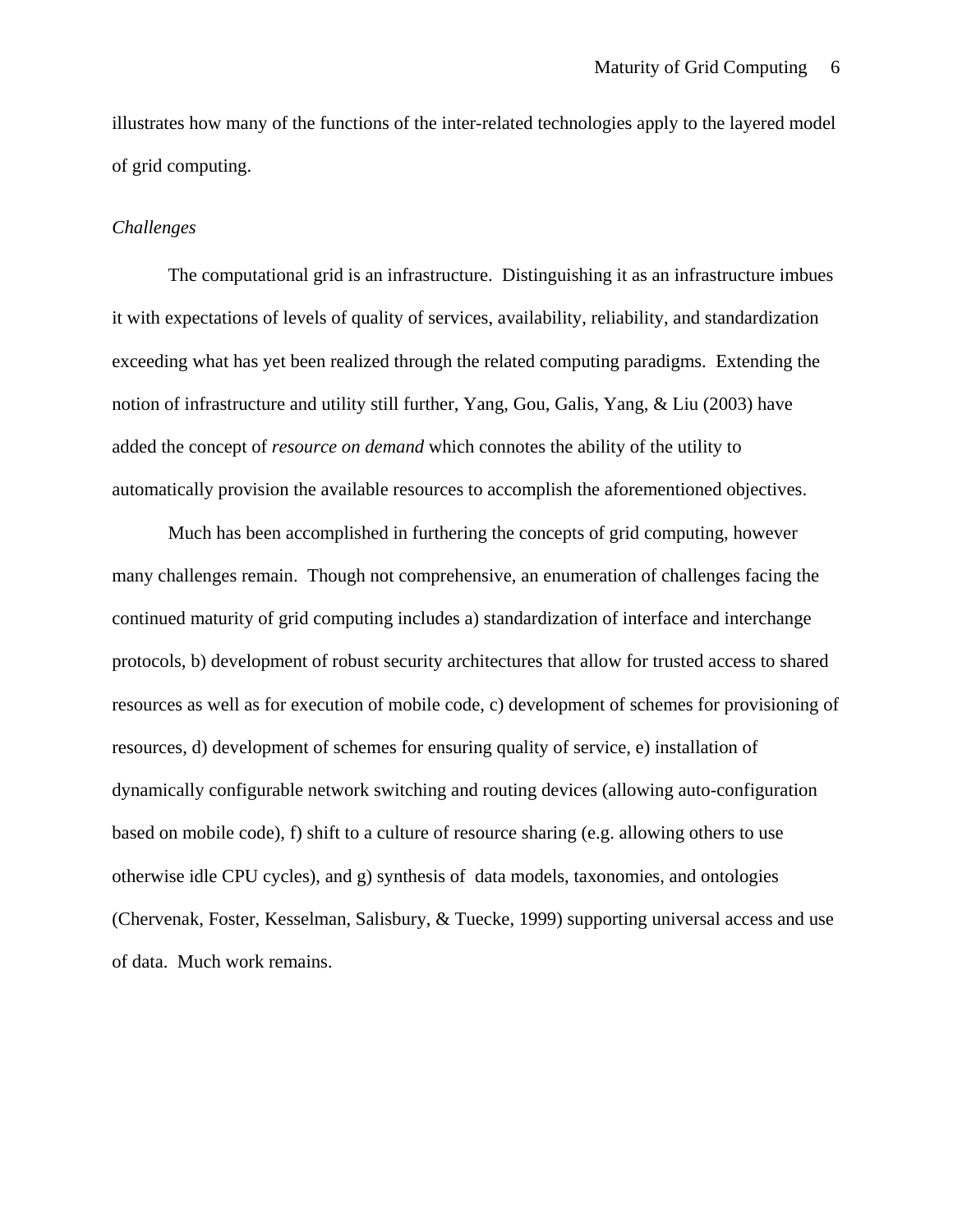## Conclusions

As demonstrated though research activities such as that conducted by the Globus Alliance (http://www.globus.org) are rapidly advancing the concepts of grid computing. Success in deploying computational grids to solve complex, data-intensive problems strengthen the interest in, commitment to, and understanding of this maturing computing paradigm. While it is certain that real, measurable improvements have resulted from the efforts directed toward grid computing, it is too early to determine if the prediction to provide an increase of computing capability of five orders of magnitude (Foster, 1998) within a decade will be realized.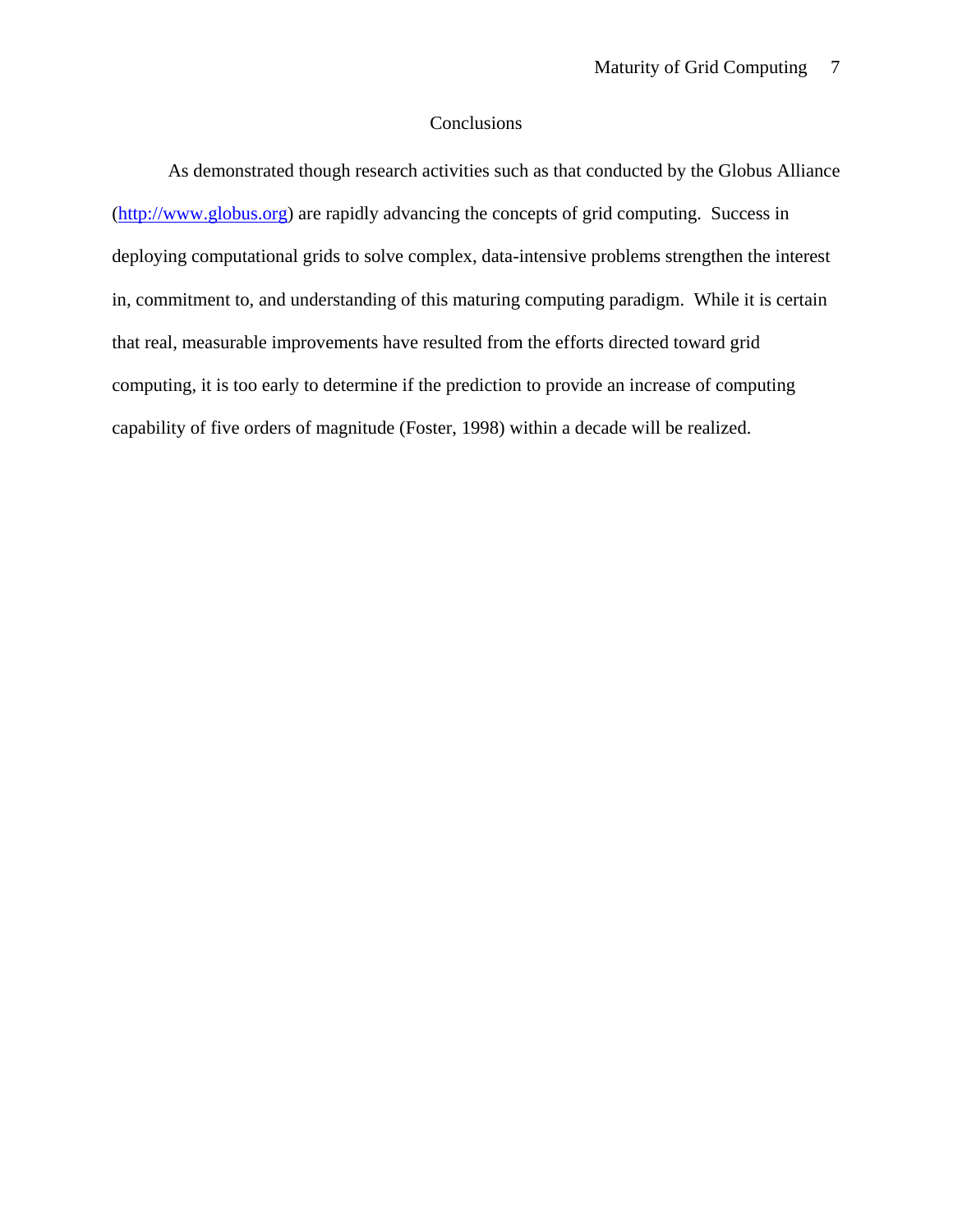## References

Chervenak, A., Foster, I., Kesselman, C., Salisbury,C., & Tuecke, S. (1999). *The data grid: Towards an architecture for the distributed management and analysis of large scientific datasets.* Retrieved October 4, 2003, from http://www.globus.org/documentation/incoming/JNCApaper.pdf.

Chetty, M. & Buyya, R. (2002). Weaving computational grids: How analogous are they with electrical grids? *Computing in Science & Engineering,* 4 (4), 61 – 71.

Foster, I. & Kesselman, C. (Eds.) (1998). *The grid: Blueprint for a new computing infrastructure*. San Francisco, CA: Morgan Kaufmann Publishing.

Foster, I., Kesselman, C., Nick, J. & Tuecke, S. (2002). *The physiology of the grid: An open grid services architecture for distributed systems integration*. Retrieved October 4, 2003, from http://www.globus.org.

Foster, I., Kesselman, C., & Tuecke, S. (2001). The anatomy of the grid: Enabling scalable virtual organizations. *International Journal of High Performance Computing Applications,*15 (3), 1-25.

Loo, A. W. (September, 2003). The future of peer-to-peer computing: An economical method for pumping up computing power by taping into P2P systems using web server technologies. *Communications of the ACM,* 46 (9), 57 – 61.

Yang, K., Guo, X., Galis, A., Yang, B., & Liu, D. (2003). Towards efficient resource ondemand in grid computing. *AMC SIGOPS Operating Systems Review,* 37 (2), 37 – 43.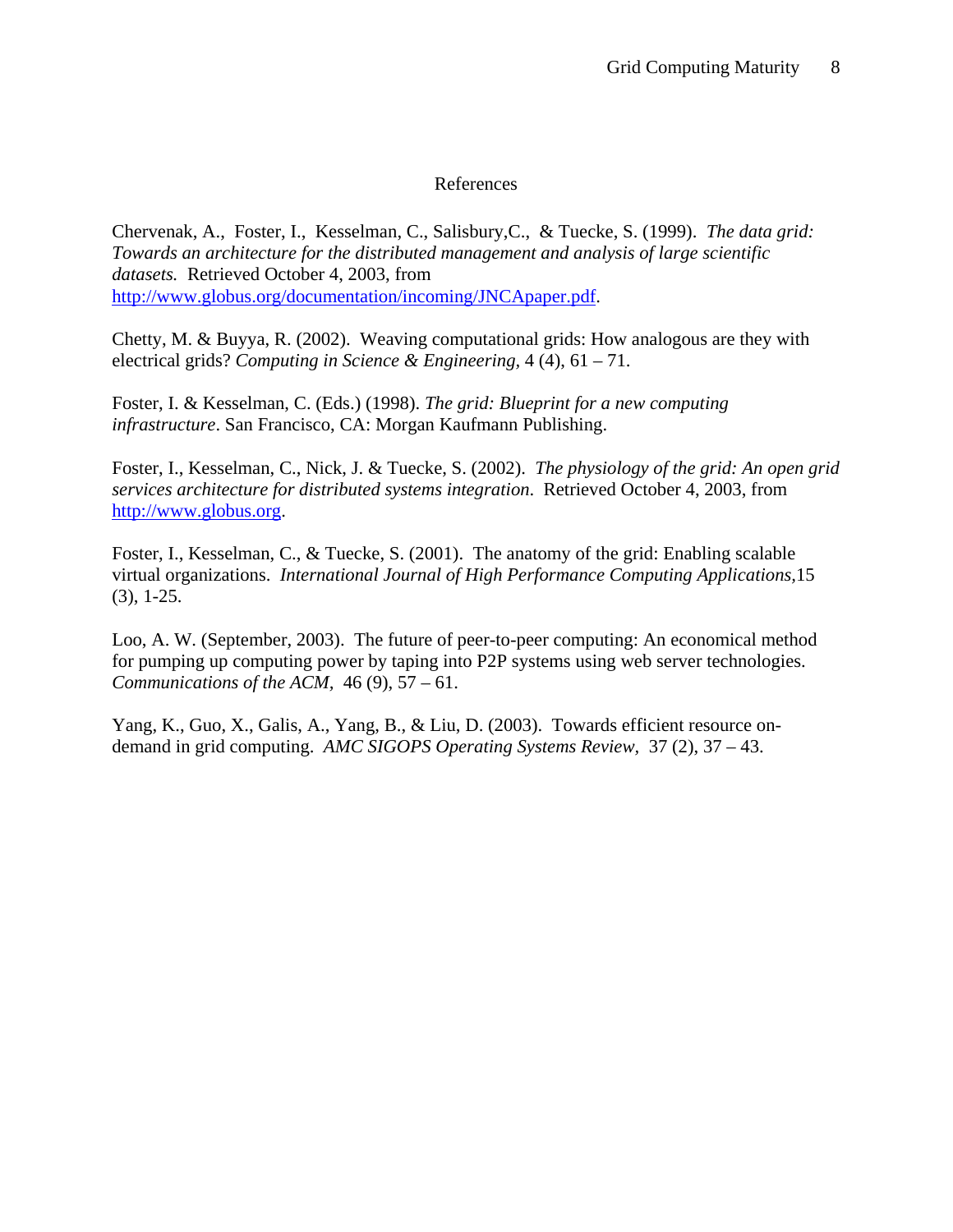Figure 1



Figure 1. Comparison of the Grid and Internet protocol architectures. (Foster, Kesselman, &

Tuecke, 2001, p. 7).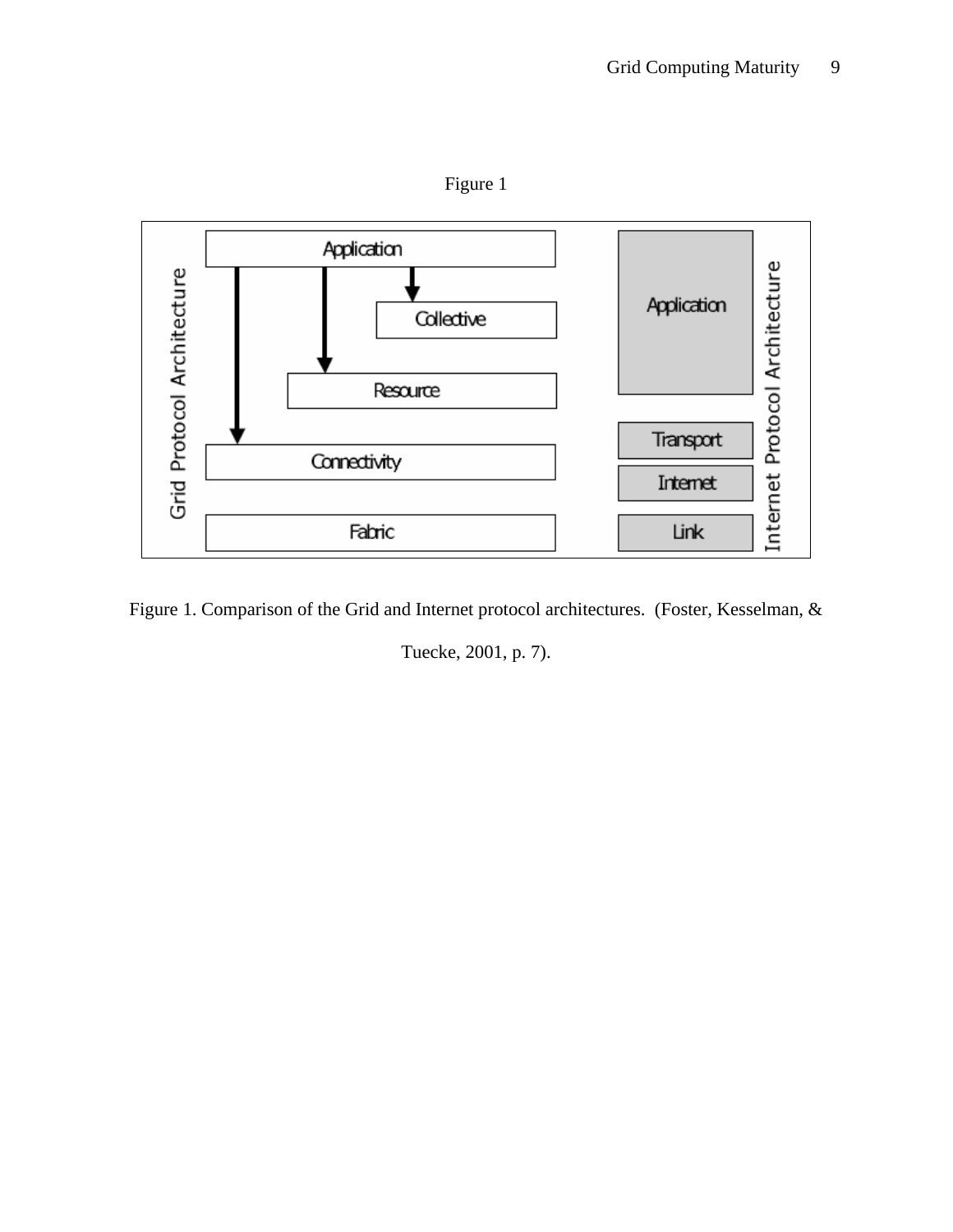| 'able |
|-------|
|-------|

| Category        | Examples            | Characteristics                                   |
|-----------------|---------------------|---------------------------------------------------|
| Distributed     | <b>DIS</b>          | Very large problems needing lots of CPU,          |
| supercomputing  | Stellar dynamics    | memory, etc.                                      |
|                 | Ab initio chemistry |                                                   |
| High throughput | Chip design         | Harness many otherwise idle resources to increase |
|                 | Parameter studies   | aggregate throughput                              |
|                 | Cryptologic         |                                                   |
|                 | problems            |                                                   |
| On demand       | Medical             | Remote resources integrated with local            |
|                 | instrumentation     | computation, often for bounded amount of time     |
|                 | Network-enabled     |                                                   |
|                 | solvers             |                                                   |
|                 | Cloud detection     |                                                   |
| Data intensive  | Sky survey          | Synthesis of new information from many or large   |
|                 | Physics data        | data sources                                      |
|                 | Data assimilation   |                                                   |
| Collaborative   | Collaborative       | Support communication or collaborative work       |
|                 | design              | between multiple participants.                    |
|                 | Data exploration    |                                                   |
|                 | Education           |                                                   |

Table 1. Classes of grid applications. (Foster & Kesselman, 1998, p. 6).